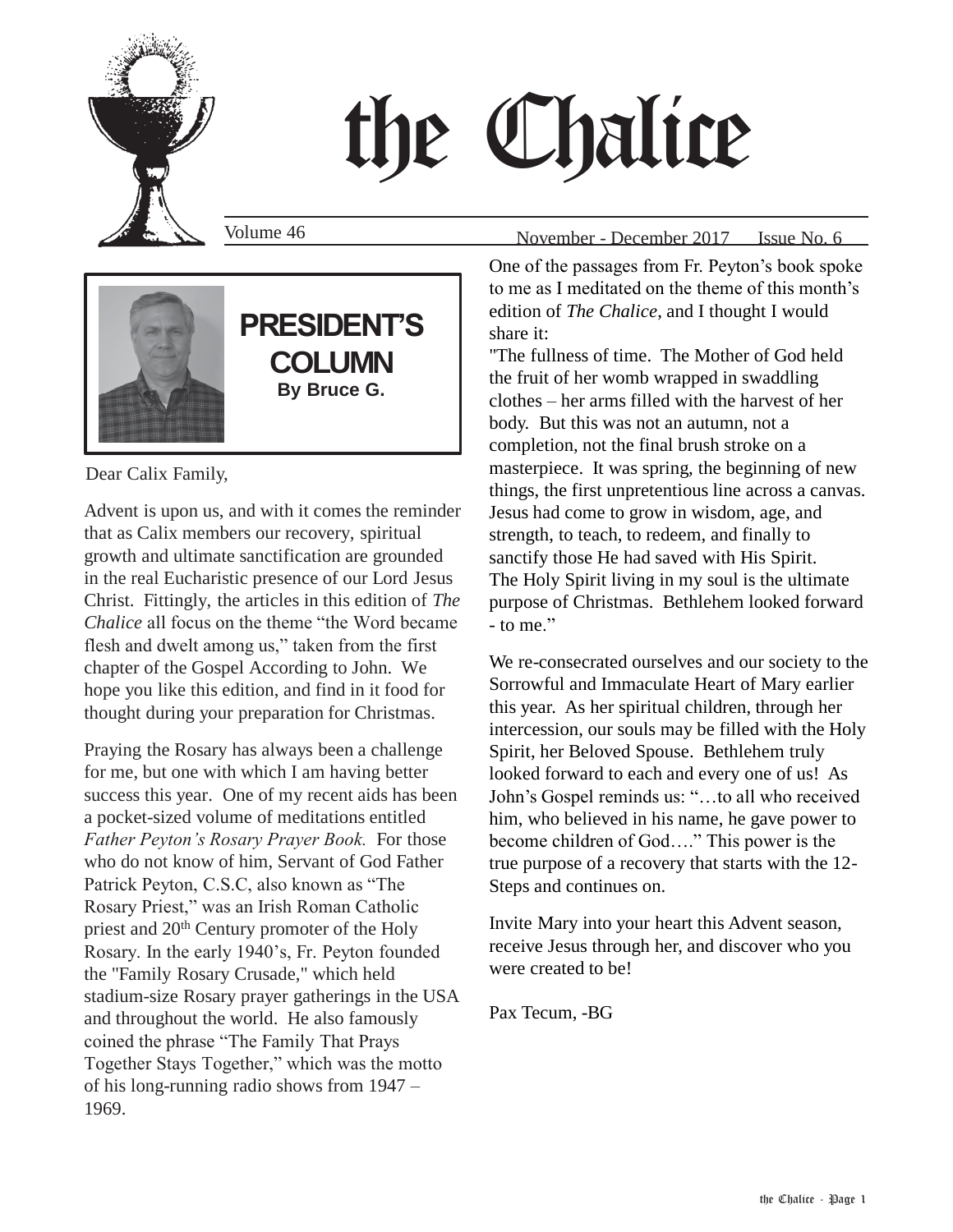#### **The Third Incarnation**

 It was a stormy night when little Johnny woke from lightning flashes and thunder clashes. Wrapped in a blanket and springing from bed, he dashed into his parents bedroom shaking his mother awake while his father snored away, saying, "Mommy! I'm afraid. Let me sleep with you?"

 "No Johnny, honey, there's nothing to be afraid of. The storm can't hurt you. God's in your room. He'll protect you. Now go back to bed and go to sleep."

 Staring at his mother, Johnny blurts out, "Then mommy you go sleep with God in my room, and I'll sleep with daddy in your room. I want a God with skin on Him!"

 "In the beginning was the Word: the Word was with God and the Word was God…. And the Word became flesh and dwells among us." John 1: 1,14

 Utterly amazing, we got God with skin on Him. Think about it… if I had the power to become an ant and did so, it still wouldn't be a condescension as low as the mystery of the Incarnation, because I—a creature—would become a creature; but in the Incarnation of God, Creator becomes creature. Wow! Why? Because, love stoops; and God, who is love, stooped way down to save us from our sins, destroy our death, and bestow on us eternal life, divine life.

 Now, I endeavor to write about the Word made flesh in the mystery of a continuation in Three Incarnations:

 The First Incarnation happens in the Blessed Mother at her 'Fiat' when the angel Gabriel announces to her that she was to have a child and name him Jesus, a name meaning 'he will save his people from their sins'. Mary asks, "How can this be, since I have no relations with a man?" "The Holy Spirit will come upon you," Gabriel answers, "and the power of the most high will overshadow you…. for nothing will be impossible for God."

 If creation had a breath at that sacred moment in history, it would have held it for Mary's answer. Then, at that précised instant, what seemed impossible happened at her faithful 'Fiat': "Let it be done to me as you say."

And maybe just maybe, perhaps all creation, if it could, would breathed out the wonder at the Word becoming flesh in the Mother of God by the power of the Holy Spirit to save us from our sins.

 The Second Incarnation happens in the Holy Sacrifice of the Mass through the 'Yes' of the ordained priest. At the altar, the celebrant joins his hands and holding them extended over the bread and wine says, "Make holy, therefore, these gifts, we pray by sending down your Spirit upon them like the dewfall so that they may become the Body and + Blood of our Lord Jesus Christ."

 And by the power of the Holy Spirit the priest in the 'Person of Christ' takes bread and says, "Take this, all of you, and eat of it, for this is my Body, which will be given up for you."

 Then he takes the chalice and says, "Take this, all of you, and drink from it, for this is the chalice of my blood, the blood of the new and eternal covenant, which will be poured out for you and for many for the forgiveness of sins. Do this in memory of me." And the Word becomes flesh in the Eucharistic species by the power of the Holy Spirit to save us from our sins.

 Now the Third Incarnation will happen in the faithful People of God. However, we too, who believe, must give our Fiat, our Yes, our Amen to the Word made flesh so that our sins may be forgiven and our humanity may become one in His divinity by the power of the Holy Spirit for nothing will be impossible for God. Such wonders!

 In the First Incarnation He came in History through the Blessed Mother by the power of the Holy Spirit to save us from our sins. In the Second Incarnation He comes in Mystery through the Holy Sacrifice of the Mass by the power of the Holy Spirit to save us from our sins. And in the Third Incarnation He will come again in Majesty for us His people by the power of the Holy Spirit to save you and me from your sins and my sins. It's all personal!

 Realize that His coming wasn't just to save the world from sin but to save you and me from our own sins. Even more than that He came to save you and me from our own death—for the penalty of your sins and my sins is death.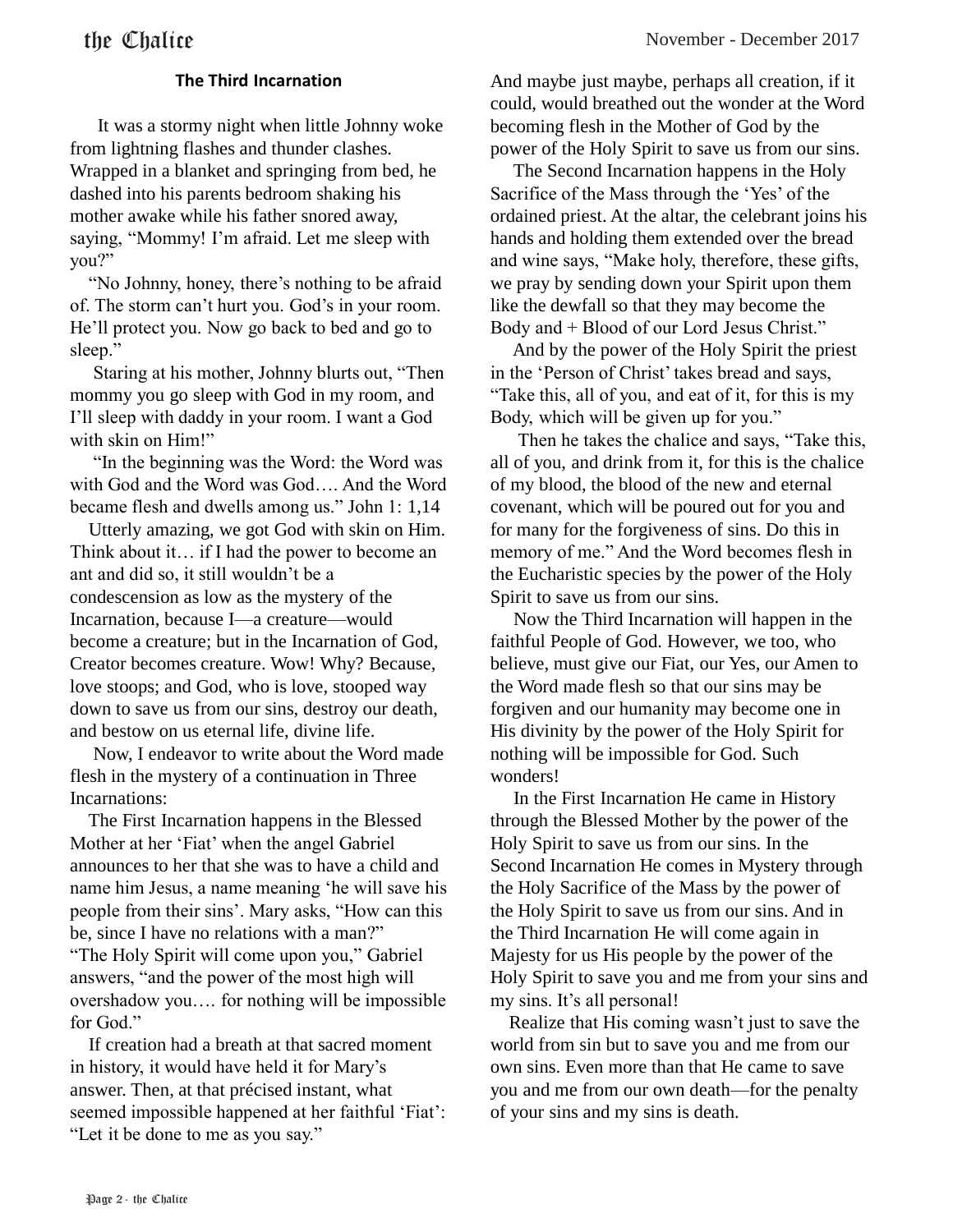But even much more than that He came to bestow on you and me His own divine and eternal life to be happy with Him in paradise in verdant pastures beside restful waters where your cup and my cup will overflow in the Banquet of the Beatific Vision for God Himself became man so that you and I may become God by participation in order to possess everything that is His. Wow, wee!

 This year as we celebrate the Birthday of Our Savior, may our hearts ponder the Word made flesh in the Holy Virgin Mary and the Holy Sacrifice of the Mass. Also, in particular, as we receive our Christmas Communion may our 'Amen' become our 'Yes Fiat' so that the Word will become flesh in you and me for the glorious enjoyment of divine life forever and ever….

 "And the Word became flesh," by the power of the Holy Spirit, "and dwells among us" to forgive our sins, to destroy our death, and to bestow on you and me eternal life.

 Utterly amazing! We got God with skin on Him so that we may have divinity on us and within us to live immortal like the angels—for nothing is impossible for God. Ponder it…. There's no higher ascension than the creature becoming Creator in the Third Incarnation.

Father Douglas McKay O.F.S.

#### **My Name is Peter**

I first attended a Calix unit meeting in St Stephens RC Church about seven years ago at the suggestion of my wife. This Calix unit in Coatbridge is only a few miles away from Grayfriers in Uddingston Scotland where the first ever Calix unit in the UK was established.

I had been 'drink free' for 23 years and had attended AA for a good while but, found that I was still lacking something in my life. Yes, my life had changed in many different ways because of the support I was given from some very special people in AA.

However, it's fair to say, now, that most of the changes in my life were material.

But I will be always grateful to the Fellowship for awakening me to and helping me to understand better, my problem with the drink. Staying away from drink just for today and things did get better eventually worked for me.

Back to Calix, I contacted the parish priest at St Stephens and he gave me the phone number for Tommy Flannery who ran the meeting. Tommy invited me to come to the Friday night prayer meeting. When Friday night came, I said to my wife that I was going to go this meeting 'just for tonight'. Needless to say the rest is history, thank the Lord. I was inducted into the Calix Society on the  $11^{th}$  Nov 2012.

My spiritual renewal started the night I first attended the Calix meeting. it changed my attitude on who I was – as a practicing Catholic. I was somewhat overwhelmed, as the weeks went by, at the real lack of understanding I actually had. That Friday night when I arrived home to the questions, 'well how did it go? Are you going again?

Now I am trying to produce a short article for the Calix Society about my recovery and reflect how this verse from scripture '**The Word was made flesh and dwelt among us**' [John 1:14] relates to it. This verse reminds me now, of how ignorant I had been of the love, forgiveness and promises gave to me by God through Jesus, which were rejected when the word was made flesh. I imagine now that I was one of those people: yet now realising that even though I did reject his bounties – he never forgot me. And now every day I strive to follow his teachings to the best I can.

My recovery I now firmly believe, is supported by his guiding hand steering me through the long and joyful road to full spiritual recovery which will last a life time.

The reason Calix is so important to me is that through the wonderful mysterious ways in which God works he directed me there, when I most need it.

God bless, Peter Brawley, St. Stephen's R.C.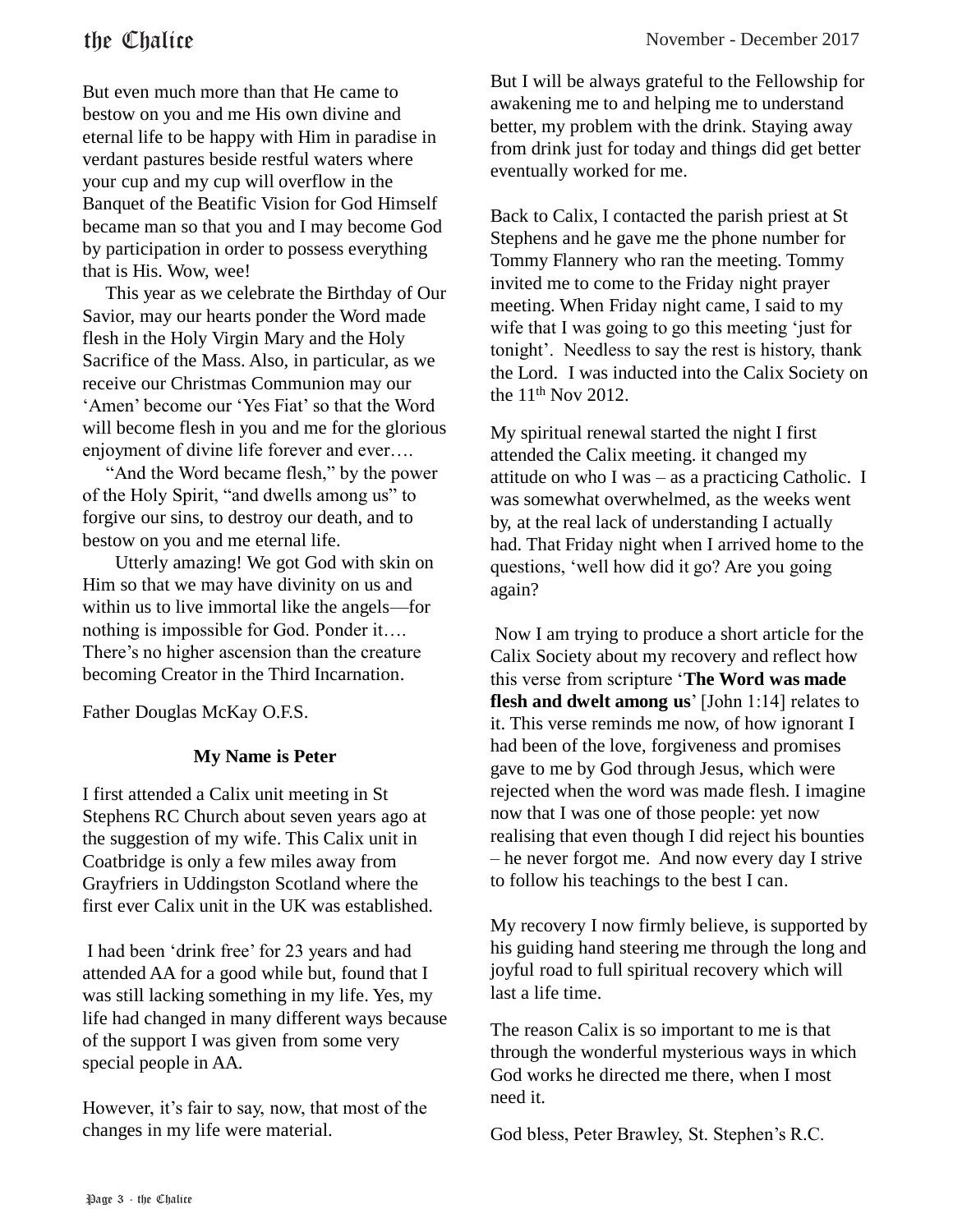#### **The Word was made flesh and dwelt among us.**

 Before I got sober, I had never thought about what this meant. I had heard it around Christmas-time. That's it.

 After getting sober and having had a "spiritual awakening", the concept of Christ's birth became a matter of great importance to me. Why did the Church make such a big deal about it? Why didn't the Church pay as much attention to God the Father and God the Holy Spirit, since they are equally God?

 This question – along with dozens of others I had after my newly sober mind had a chance to process some of the deeper elements of our faith – led me directly to where I am right now. When I was newly sober, the one thing I became fixated on was the  $11<sup>th</sup>$  step prayer. I practically was obsessed with praying to know God's will for me, and the power to carry it out. I even took several trips to Rome, thinking that being physically close to the heart of the Church would open my heart and mind and lead me to His guidance.

 It was during one of my meanderings in St. Peter's Basilica in Rome that the stained glass window of the Holy Spirit (represented by a dove) hit me like a ton of bricks. I instantly felt a deep conviction. This conviction was to heed Christ's words as recounted in St. Matthew's gospel: "Go and make disciples of all nations."

 This was clearly God's message, not mine. My professional background was in the finance industry in marketing and communications, not in evangelization! But, it is truly what I was convicted to do. At 37 years old, I don't think I had ever had a real conviction in my life about anything. And, I also felt convicted that I needed to educate myself on the faith. My knowledge of the faith and the Church's teachings were extremely shaky, and I felt convicted that if I were to try to pass on the faith, I had better understand what it was that I was passing on.

 Fast forward four years later to now, and I am in my final semester of what will be a master's degree in theology (should I graduate!).

And by the grace of God, I have begun to have a deep appreciation for what the Incarnation means within the totality of the Catholic faith.

 In my studies, I was struck by something St. Irenaeus wrote. He was a Church Father from the late second century. He wrote, "We are bound to death because of disobedience." Um, yep. Those of us in recovery get that, don't we?

Irenaeus then described Christ "giving his soul for our souls and his flesh for our flesh". He said it so beautifully. Christ gave himself so that we could be redeemed and have a second chance at life. Me – a lying drunk addict with miserable morals and a miserable life – could be redeemed and have a second chance at life.

 Once I started to understand, it gave me a hope that I had never experienced. What an amazing thing – I could slough off every piece of my nasty past. Never look back. Always look forward and not feel like I needed to be weighed down by my disgusting past actions and life.

 What a GIFT. God became man, and gave us a "do-over". That is a GIFT. The greatest one we could ever imagine. That's what it means to me now. *Chris B. Leesburg, VA*

#### **Friday the Thirteenth**

On Friday the  $13<sup>th</sup>$  in December of 2013, I was graced with the experience of God's unconditional love and forgiveness while I lie in a snow bank in a stranger's backyard in Robbinsdale, Minnesota. Lying there in utter shame, degradation and with tremendous self loathing, I realized I had indeed become my father, who died from complications of his disease, a homeless man, living on the streets of Chicago in the early eighties.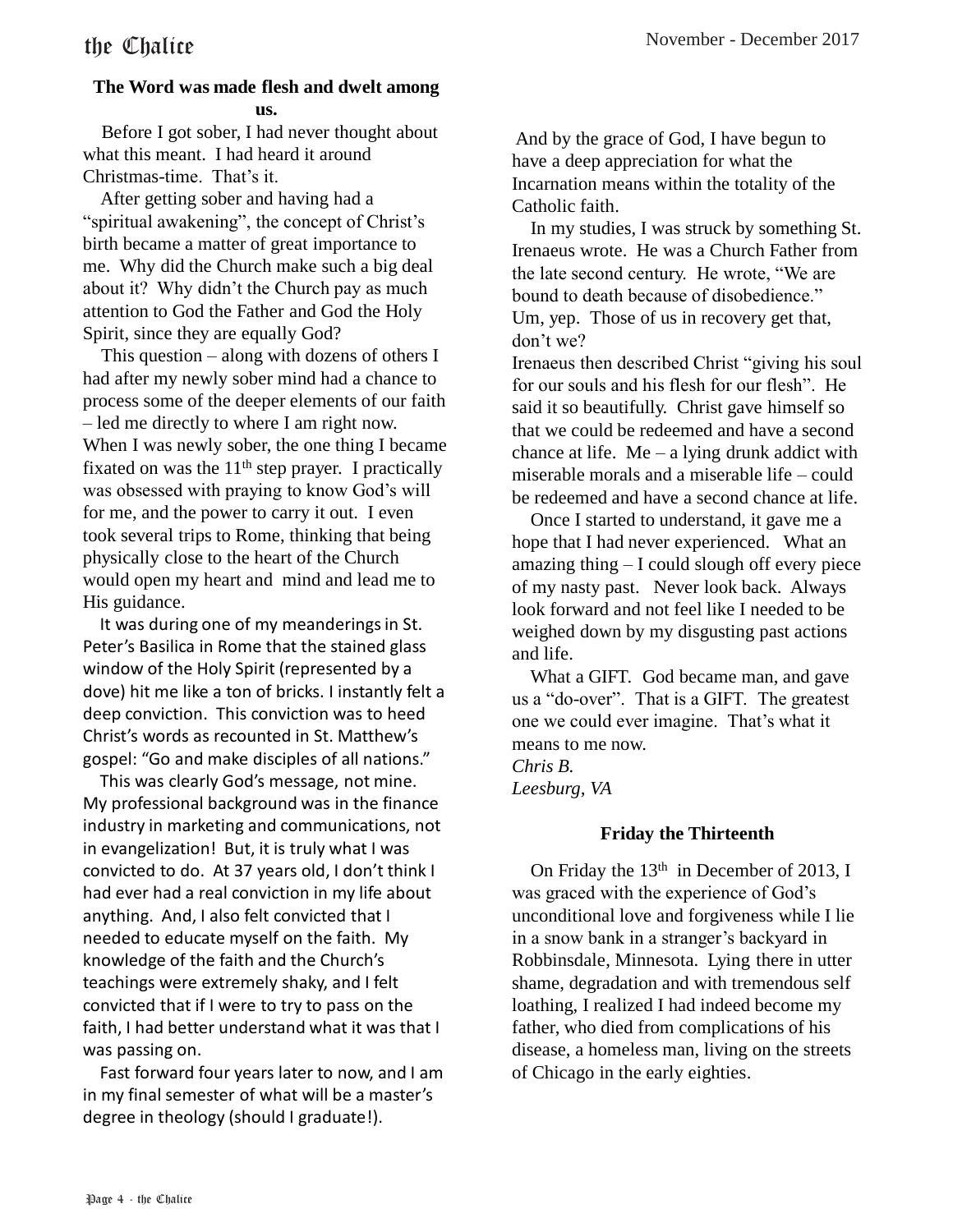But somehow this profound and awesome presence of the Grace of God got me to my feet and as I climbed up the incline of this unknowing (I think) neighbor's backyard, I somehow made my way to the icy sidewalk determined to make it back to my car in order to drive to the High Bridge in St. Paul in order to end my debilitating shame and despair. (The High Bridge is indeed high, towering over the Mississippi River a bit past the confluence of it and the Minnesota River.)

 I made it a few steps down the sidewalk to the next door neighbor's where I fell into a snow bank with my hands glued to my face, sobbing and wailing: "Get these demons out of me! Get these demons out of me! I am sorry, God. I am so sorry…"

 In the evening chill –it was about 10 degrees with a slight snow falling- I sensed an SUV pull up alongside the sidewalk. It was white…I think….and a young man came over to me and asked I needed help. I remembered exclaiming through my sobs, "Yes, get these demons out of me. I need a Priest. Get these demons out of me!" The young man began asking me a series of questions like: "What happened? Do I have family? Do they know where I am at?"

 All the while between desperate requests for a priest, I did  $4<sup>th</sup>$  and  $5<sup>th</sup>$  steps with him. This young man listened to me with compassion, gentleness and an unconditional concern. He finally said he was calling for help.

 I don't recall how long it took for the police to arrive with the paramedics but I do recall I remained kneeling in the snow bank with my hands still fused to my face. I do recall that as I was hauling my butt into the EMT vehicle, I over heard the police ask the young man for his name and address. He merely replied, "Just put down 'Concerned Citizen"

#### *The Word was made Flesh among us.*

 In the psychiatric ward of a nearby hospital, about two in the morning (or it could have been midnight…it was a blur, you know…) after I had been moaning for a priest to get these demons out of me still with hands fused to my face as a minor tranquilizer doing its thing on me, I recall a Chaplain coming into my room.

He said, " I hear you have requested a priest. I am not one, but I am a Protestant Minister.

 "Good enough!" And then I went through another  $4<sup>th</sup>$  and  $5<sup>th</sup>$  steps with this loving brother. When I finished, he said something about Paul on his way to Damascus. I said, "Yeah, I'll go with that!"

 He then put his hands on my chest and I immediately felt an all consuming sense of peace and serenity come over me.

*The Word made Flesh among us.* A few hours later, Dawn, the short, round Social Worker came into my room. She had squinty smiling eyes, along with the force of a Marine sergeant. She said to me after lengthy

questioning that I needed to stop drinking. I said, "Yes, I know."

 She said "No. You need to stop drinking. Get to an AA meeting, and to see a psychiatrist to deal with anxiety and depression." She said she was recommending me to a in-patient treatment program.

 When I was told that it would be about a six week residential program (or something) I pleaded with her to let me go as I had many meetings the following Monday and that missing them would cause me further anxiety!

 She made me promise to follow through with her recommendations…and I have.

#### *The Word made flesh among us.*

 A few weeks later I went to The Robbinsdale Police Department to ask them to forward a thank you note to that young man who stopped by to help that night when I was in the snow bank. I told them I knew they couldn't give me his name and address but please pass this note along to him.

 They looked up my file and said they would love to do that, but unfortunately all they had in their system was "Concerned Citizen".

#### *The Word made Flesh among us.*

 Merry Christmas, Concerned Citizen. May God answer your prayers this day. And Merry Christmas to you, my brothers and sisters.

Peace,

Steve O.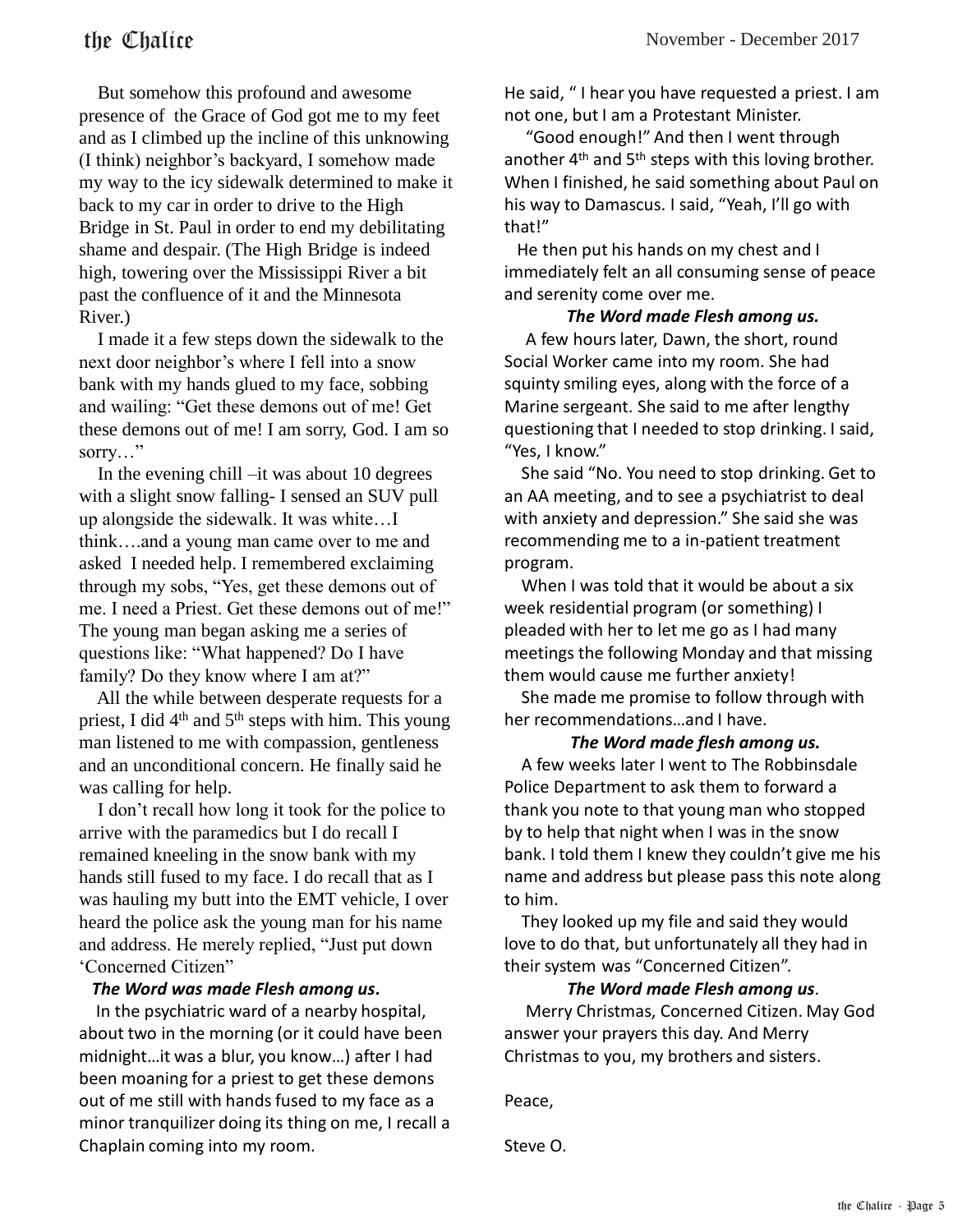#### **Fr. John McHale**

I'm the new editor of The Chalice and a 76 year old retired priest of the Diocese of Scranton, PA. My wife Diane and I have four children and ten grandchildren. Diane passed away on February 28, 1999 after having battled Non-Hodgkin's lymphoma for eight years.

Shortly before she died, Diane asked I would do when she was gone. I said that I'd like to pursue a religious vocation. "That's another degree," she responded. I had studied for and received two graduate degrees during our marriage and I'd promised her there wouldn't be a third. But next she said, "I'd like that" and in that instant my future was determined - details to follow later.

Diane was and is the reality of Christ transforming presence and love in my life.

Fr. Emmanuel Charles McCarthy, a Melkite priest, and I were high school classmates and so - after a forty plus year gap between contacts - I called him in the last months of Diane's illness. His daughter received the miracle that enabled the canonization of Edith Stein and I wanted his help in praying for my wife's recovery. Shortly after Diane's death, I called to thank him for his counsel and support. I told Charlie that I wanted to devote my life to a religious vocation. Immediately he suggested I become a priest. "Charlie," I responded, "no one's going to sponsor a fifty eighty year old to the priesthood." He disagreed. He has a friend who – in a similar situation – found a diocese to sponsor him and now is a joyful pastor in a small parish in Maine.

A special blessing during that period of evaluation was meeting, getting to know and becoming friends with Msgr. John Esseff. Early on I asked him, "How will I know if I'm really called to priesthood?" He said, "If obstacles fall out of the way as you move forward – that's how you'll know." It was true and I'm so grateful for his enduring support.

Spiritual direction is a critical component of seminary formation. As I met with my director I began to worry that whatever was supposed to happen wasn't happening. I sought help from a priest at the Boston Archdiocesan office but that wasn't working either. An assignment during the Fall semester was to attend a meeting of Alcoholics Anonymous.

I went on a Saturday night expecting to see a bunch of guys in trench coats with flasks in their pockets. It turned out there were two meetings that night  $-$  an open discussion meeting with about 60 folks, most of them bikers, and a second, much small one  $-a$ speaker meeting. At that meeting I heard a man tell much of my story. The effect was profound. I knew I needed AA. As my participation grew – attending meetings, getting a sponsor, working the steps  $-I$ shared this with my spiritual director. His counsel was, "Continue doing what you're doing."

I was ordained at the Cathedral in Scranton in June 2004 by Bishop Joseph Martino. My assignment was to St Gabriel's Parish in Hazleton and to be working with a wonderful pastor, Msgr. Michael Delaney and then with the new pastor and my friend, Fr. Peter O'Rourke.

In 2006 I became the pastor of St. Patrick's in White Haven, PA. The having the role of pastor is a world of difference from being an assistant. There were deep divisions among the St. Patrick parishioners and this new pastor landed in the middle of those conflicts. It was a taunting challenge. Fortunately there was a great AA meeting each Wednesday morning at the local Free Methodist Church. Its members became my key support team. God, Our Mother Mary and my support team navigated me through the land mines of the parishioners' issues up through my retirement in 2014.

A summer parishioner at St Patrick's is Dr. Theresa Burke, the author of the abortion recovery retreat, Rachel's Vineyard. She gave me the opportunity to serve as chaplain on a few of those retreats and, after my retirement from St. Patrick's, to work in her Living Scripture Institute (LSI) until 2016. During that time, I learned how to author scripture exercises in the Lectio Divina format. I left LSI to develop a Catholic retreat, "Walking with Jesus from Hope to Faith to Freedom", for those recovering from addiction and to create the non-profit, Hope to Faith to Freedom, Inc. The retreat was first conducted in September, 2017. The eleven women retreatants were very pleased with their deep spiritual experience. Most of the ladies will gather for a follow-on one day retreat to be held in next February.

Fr. John McHale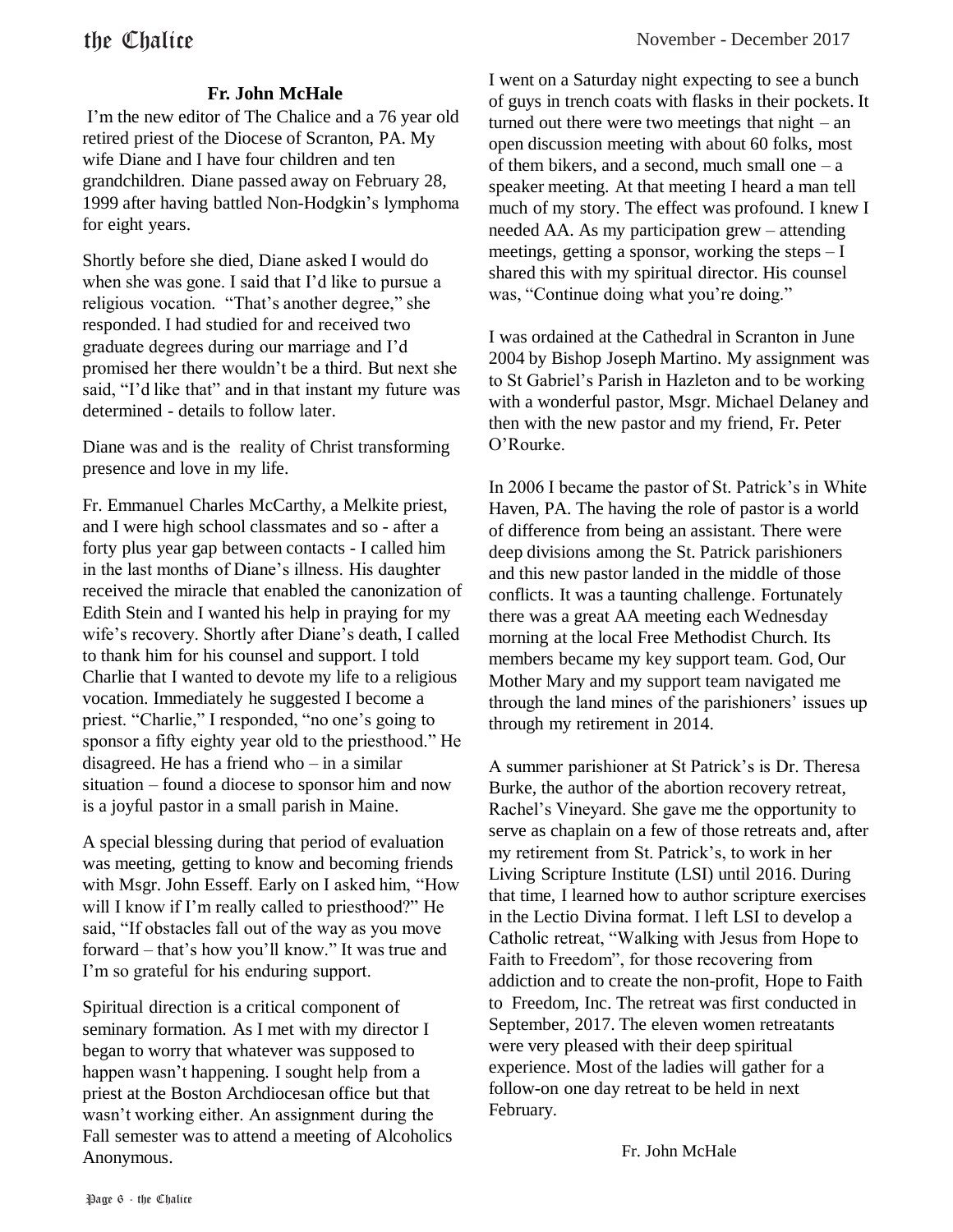## the Chalice

## **From the Treasurer**

Just a couple of notes from your treasurer. First, it seems like every day between Thanksgiving and Christmas has a special name – Black Friday, Cyber Monday, Giving Tuesday. I'd like to propose a Calix day where you dedicate your prayers that day for the Calix Society and its members. AND if you haven't finished your year-end giving yet, perhaps make a donation to the Calix society by visiting

[www.calixsociety.org/donate.](http://www.calixsociety.org/donate) Consider becoming a monthly donor and use PayPal to automatically make a monthly donation using your bank account or credit card. Those who donate this way become "perpetual" members and never have to pay membership dues while providing a little extra to the national society to help us spread the word about Calix! Secondly, the new website keeps much better track of membership for those who join and renew online. As a result, online members will be prompted to renew their membership during the month they joined. Those who pay by mailing in a check or money order will still be sent a reminder in January of each year to renew your membership. Just one more reason to renew online. Any questions regarding membership and access to the website should be sent to  $\text{help@phily--}$ [calix.com](mailto:help@philly-calix.com).

Finally, as more and more people receive The Chalice via email, the cost per printed copy with the printer had increased to over \$5 per copy and annual dues no longer covered the cost of the Chalice. Two things can be done to help with this: first, if you receive a printed copy and can receive an email version please let us know! We will make sure you get it via email and save the expense of printing. Secondly, we are now doing the printing and mailing ourselves to save quite a bit of money so any printed copies we can convert to email saves us not only the printing cost but the time it takes to send it as well. Remember – we have no paid staff! Please note that this will be the last issue you will receive if your dues are not current.

If you aren't sure whether or not you are current you can email me at treasurer@calixsociety.org or call the 800 number and leave a message. I will check your status and get back to you ASAP.

#### **Membership numbers:**

Current: 251 Expired Jan-2017: 129 Expired Jan-2016: 32

#### **Is the Devil Nipping At Your Heels?**

I had a phone call from someone interested in starting a Calix unit and during the conversation mentioned videos on YouTube by Fr. Peter Klas, an exorcist. In one of the videos he mentions that the single thing Satan despises more than anything is the Incarnation of Jesus Christ! His recommendation when you feel like the devil is nipping at your heels? Start singing a Christmas Carol! Especially during this Christmas season, what better time to sing a carol and watch the devil flee as you remind him of the Incarnation!

Ken J

#### **Prayer Requests**

I will like to find prayer groups in my area that I can participate with. Thank you very much for your prayers. God bless! **Dan S**  Recovery, reconciliation with my wife Mary after current separation, and reuniting us all as a family with our six children. **Ray F** For the repose of the soul of John Forest who died from the disease of addiction and for his family who mourn. **Sheila D**  My mother in law. Lee H. who is in hospice now. Pray for restful passing into eternal life with Jesus our Lord. **Dale C**  For the humility to commit to working the 12 steps of the AA program. I'm currently working on my first 24 hours. **Nick R**  I have struggled alcohol addiction since 1990 with only one sober period from 2000 to 2005. Please pray for my deliverance which I sorely need and desire. Thank you. **Steven K**

For my friend Dan who is struggling with detox from alcohol addiction, that he may continue with the rehab treatment he needs. Deacon **Don S**